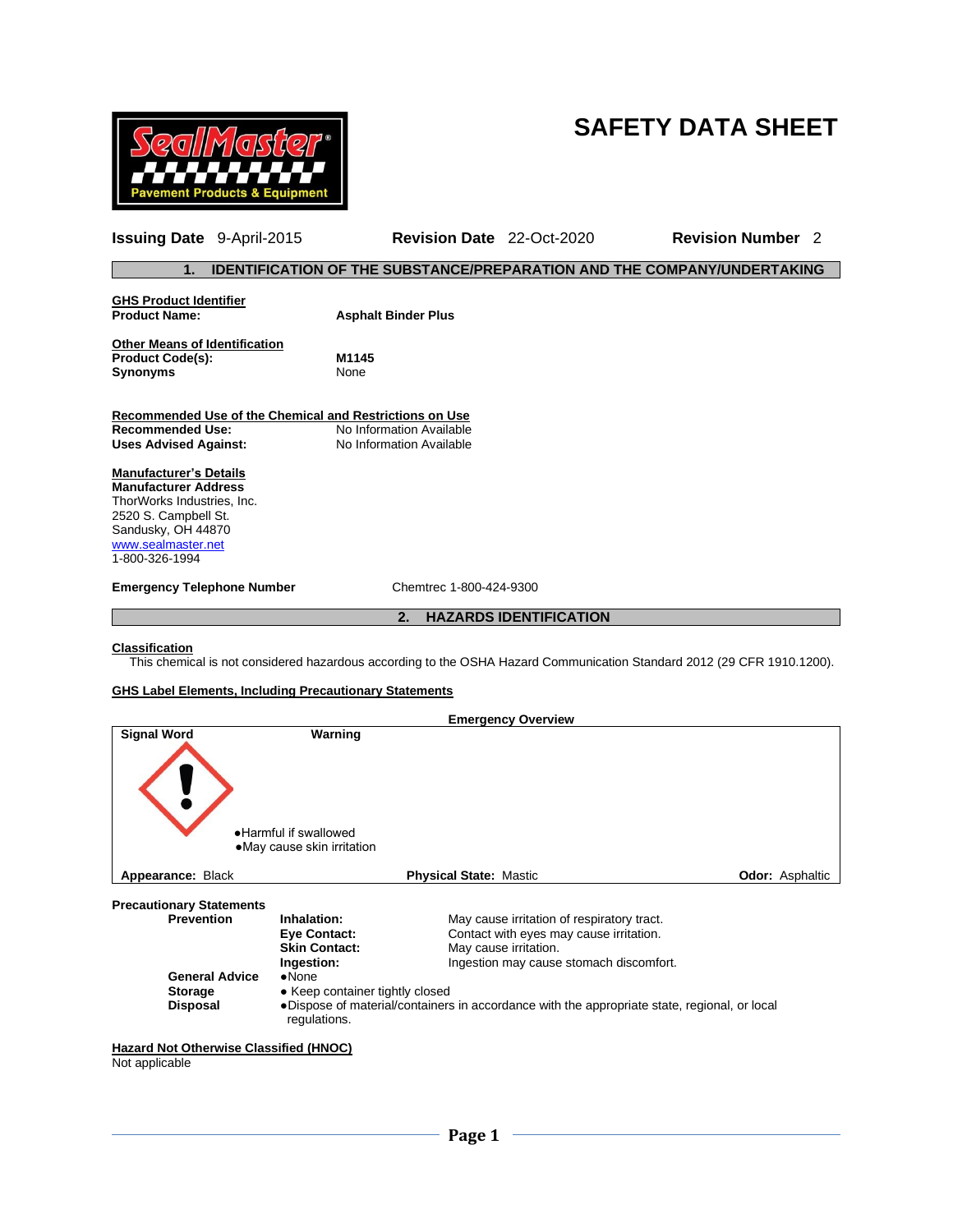# **3. COMPOSITION/INFORMATION ON INGREDIENTS**

| <b>Chemical Name</b>                                                                                       | <b>CAS Number</b>        | Weight %                                                                                                                                   | <b>Trade Secret</b>                                                                                                              |  |  |
|------------------------------------------------------------------------------------------------------------|--------------------------|--------------------------------------------------------------------------------------------------------------------------------------------|----------------------------------------------------------------------------------------------------------------------------------|--|--|
| Asphalt<br>Polymer Blend                                                                                   | 8052-42-4<br>Proprietary | 50-70<br>$0 - 20$                                                                                                                          | $\star$                                                                                                                          |  |  |
| *The exact percentage of composition has been withheld as a trade secret.                                  |                          |                                                                                                                                            |                                                                                                                                  |  |  |
|                                                                                                            | 4.                       | <b>FIRST AID MEASURES</b>                                                                                                                  |                                                                                                                                  |  |  |
|                                                                                                            |                          |                                                                                                                                            |                                                                                                                                  |  |  |
| Description of Necessary First-Aid Measures<br><b>Eye Contact</b>                                          | physician.               | Rinse thoroughly with plenty of water, also under the eyelids. If symptoms persist, call a                                                 |                                                                                                                                  |  |  |
| <b>Skin Contact</b>                                                                                        |                          | Wash off immediately with soap and plenty of water. In the case of skin irritation or allergic<br>reactions, see a physician.              |                                                                                                                                  |  |  |
| Inhalation                                                                                                 |                          | Move to fresh air. If symptoms persist, call a physician.                                                                                  |                                                                                                                                  |  |  |
| Ingestion                                                                                                  |                          | Drink plenty of water. Do NOT induce vomiting. Never give anything by mouth to an<br>unconscious person. Consult a physician if necessary. |                                                                                                                                  |  |  |
| Most Important Symptoms/Effects, Acute and Delayed                                                         |                          |                                                                                                                                            |                                                                                                                                  |  |  |
| <b>Most Important Symptoms/Effects</b>                                                                     | No information available |                                                                                                                                            |                                                                                                                                  |  |  |
| <b>Indication of Immediate Medical Attention and Special Treatment Needed, If Necessary</b>                |                          |                                                                                                                                            |                                                                                                                                  |  |  |
| <b>Notes to Physician</b>                                                                                  |                          | Treat Symptomatically. May cause sensitization by skin contact.                                                                            |                                                                                                                                  |  |  |
|                                                                                                            | 5.                       | <b>FIRE-FIGHTING MEASURES</b>                                                                                                              |                                                                                                                                  |  |  |
| <b>Suitable Extinguishing Media</b><br>Carbon Dioxide (CO <sub>2</sub> ). Dry Chemical. Foam. Water Fog.   |                          |                                                                                                                                            |                                                                                                                                  |  |  |
| Unsuitable Extinguishing Media CAUTION: Use of water spray when fighting fire may be inefficient.          |                          |                                                                                                                                            |                                                                                                                                  |  |  |
| <b>Specific Hazards Arising from the Chemical</b><br>No information available                              |                          |                                                                                                                                            |                                                                                                                                  |  |  |
| <b>Explosion Data</b><br><b>Sensitivity to Mechanical Impact</b><br><b>Sensitivity to Static Discharge</b> | None<br>None             |                                                                                                                                            |                                                                                                                                  |  |  |
| <b>Protective Equipment and Precautions for Firefighters</b><br>gear.                                      |                          |                                                                                                                                            | As in any fire, wear self-contained breathing apparatus pressure- demand MSHA/NIOSH (approved or equivalent) and full protective |  |  |
|                                                                                                            | 6.                       | <b>ACCIDENTAL RELEASE MEASURES</b>                                                                                                         |                                                                                                                                  |  |  |
|                                                                                                            |                          |                                                                                                                                            |                                                                                                                                  |  |  |
| Personal Precautions, Protective Equipment, and Emergency Procedures                                       |                          |                                                                                                                                            |                                                                                                                                  |  |  |
| <b>Personal Precautions:</b>                                                                               | protective equipment.    |                                                                                                                                            | Ensure adequate ventilation. Avoid contact with skin, eyes and clothing. Use personal                                            |  |  |
| <b>Environmental Precautions</b>                                                                           |                          |                                                                                                                                            |                                                                                                                                  |  |  |
| <b>Environmental Precautions:</b>                                                                          |                          | See Section 12 for additional Ecological Information                                                                                       |                                                                                                                                  |  |  |
| Methods and Materials for Containment and Cleaning Up                                                      |                          |                                                                                                                                            |                                                                                                                                  |  |  |
| <b>Methods for Containment:</b>                                                                            |                          | Prevent further leakage or spillage if safe to do so.                                                                                      |                                                                                                                                  |  |  |
| <b>Methods for Cleaning Up:</b>                                                                            |                          | containers. Clean contaminated surface thoroughly.                                                                                         | Dam up. Soak up with inert absorbent material. Pick up and transfer to properly labeled                                          |  |  |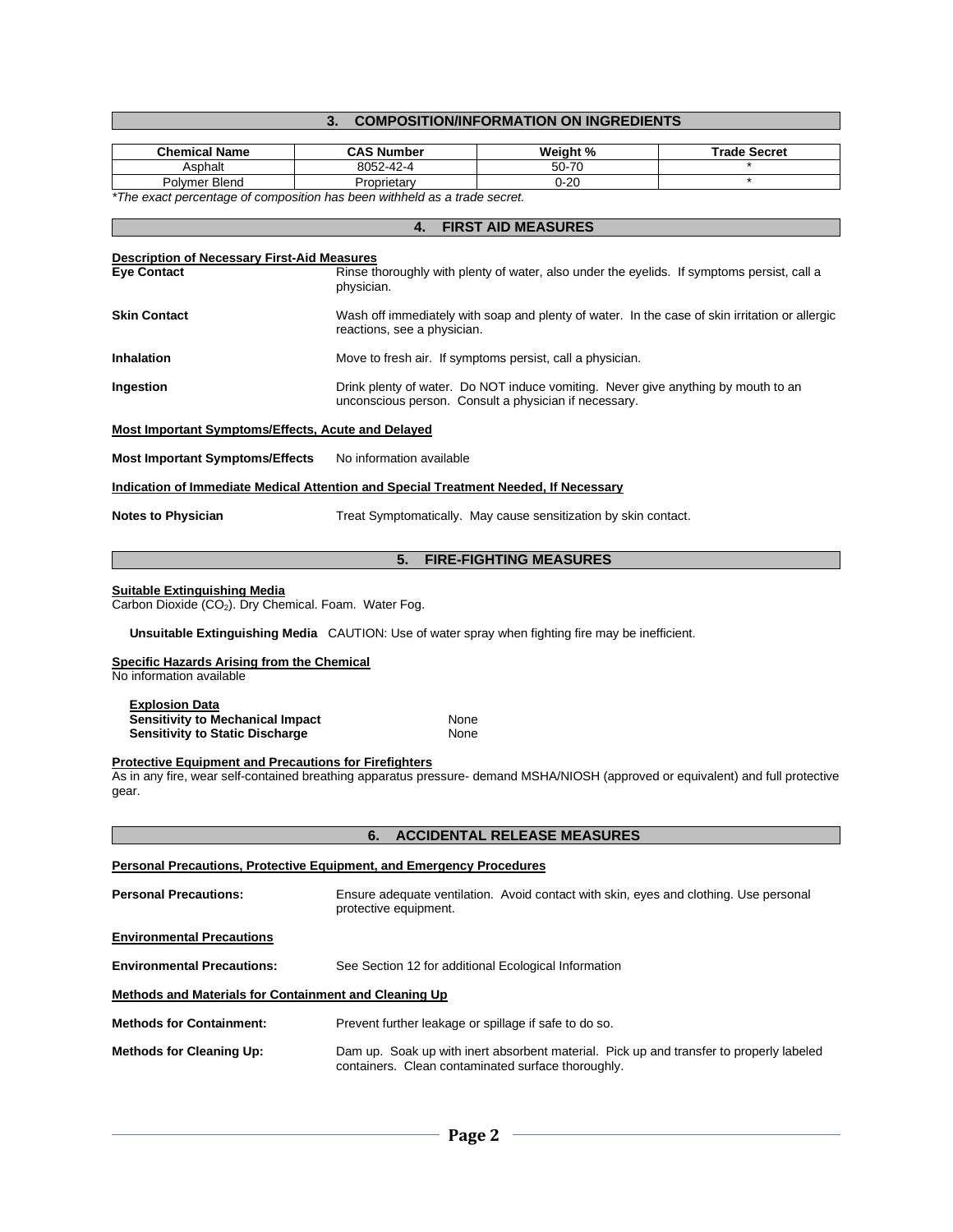# **7. HANDLING AND STORAGE**

# **Precautions for Safe Handling**

Handle in accordance with good industrial hygiene and safety practice. Avoid contact with skin, eyes, and clothing. Wear personal protective equipment. Avoid breathing vapors or mists. Do not eat, drink, or smoke when using this product. Wash thoroughly after handling.

| <b>Conditions for Safe Storage, Including Any Incompatibilities</b> |                                 |
|---------------------------------------------------------------------|---------------------------------|
| Storage:                                                            | Keep container tightly closed   |
| <b>Incompatible Products:</b>                                       | Strong oxidizing agents. Acids. |

# **8. EXPOSURE CONTROLS / PERSONAL PROTECTION**

# **Control Parameters**

| <b>Chemical Name</b> | <b>ACGIH TLV</b>                                                                  | <b>OSHA PEL</b> | <b>NIOSH IDLH</b>                             |
|----------------------|-----------------------------------------------------------------------------------|-----------------|-----------------------------------------------|
| Asphalt<br>8052-42-4 | TWA: 0.5 mg/m <sup>3</sup> benzene<br>soluble aerosol fume.<br>inhalable fraction |                 | Ceiling: $5 \text{ mg/m}^3$ fume $15$<br>min. |

#### **Appropriate Engineering Controls**

**Engineering Measures:** Showers

Eyewash Stations Ventilation Systems

# **Individual Protection Measures, such as Personal Protective Equipment**

| <b>Eye/Face Protection:</b><br><b>Skin and Body Protection:</b><br><b>Respiratory Protection:</b> | If splashes are likely to occur, wear: Safety glasses with side shields.<br>Impervious gloves.<br>No protective equipment is needed under normal use conditions. If exposure limits are<br>exceeded or irritation is experienced, NIOSH/MSHA approved respiratory protection should<br>be worn. |
|---------------------------------------------------------------------------------------------------|-------------------------------------------------------------------------------------------------------------------------------------------------------------------------------------------------------------------------------------------------------------------------------------------------|
| <b>Hygiene Measures:</b>                                                                          | Handle in accordance with good industrial hygiene and safety practice.                                                                                                                                                                                                                          |

# **9. PHYSICAL AND CHEMICAL PROPERTIES**

#### **Information on Basic Physical and Chemical Properties**

| <b>Physical State:</b>             | Liquid                                 |                    | Appearance:            | <b>Black</b>             |
|------------------------------------|----------------------------------------|--------------------|------------------------|--------------------------|
| Odor:                              | Asphaltic                              |                    | <b>Odor Threshold:</b> | No Information Available |
| <b>Property</b>                    |                                        | <b>Values</b>      |                        | <b>Remarks/Method</b>    |
| рH                                 |                                        | No data available  | None known             |                          |
| <b>Melting Point/Range</b>         |                                        | No data available  | None known             |                          |
| <b>Boiling Point/Boiling Range</b> |                                        | $100^\circ$ C      | None known             |                          |
| <b>Flash Point</b>                 |                                        | No data available  | None known             |                          |
| <b>Evaporation Rate</b>            |                                        | 1.8                | None known             |                          |
| Flammability (solid, gas)          |                                        | No data available  | None known             |                          |
| <b>Flammability Limits in Air</b>  |                                        |                    |                        |                          |
| <b>Upper flammability limit</b>    |                                        | No data available  |                        |                          |
| Lower flammability limit           |                                        | No data available  |                        |                          |
| <b>Vapor Pressure</b>              |                                        | No data available  | None known             |                          |
| <b>Vapor Density</b>               |                                        | ا>                 | None known             |                          |
| <b>Specific Density</b>            |                                        | 1.03 @ 77 F        | None known             |                          |
| <b>Water Solubility</b>            |                                        | Easily dispersible | None known             |                          |
| Solubility in other solvents       |                                        | No data available  | None known             |                          |
|                                    | Partition coefficient: n-octanol/water | No data available  | None known             |                          |
| <b>Autoignition Temperature</b>    |                                        | No data available  | None known             |                          |
| <b>Decomposition Temperature</b>   |                                        | No data available  | None known             |                          |
| <b>Viscosity</b>                   |                                        | No data available  | None known             |                          |
| <b>Flammable Properties</b>        |                                        | Not Flammable      |                        |                          |
| <b>Explosive Properties</b>        |                                        | No data available  |                        |                          |
| <b>Oxidizing Properties</b>        |                                        | No data available  |                        |                          |
| <b>Other Information</b>           |                                        |                    |                        |                          |
| <b>VOC Content</b>                 |                                        | No data available  |                        |                          |
|                                    |                                        |                    |                        |                          |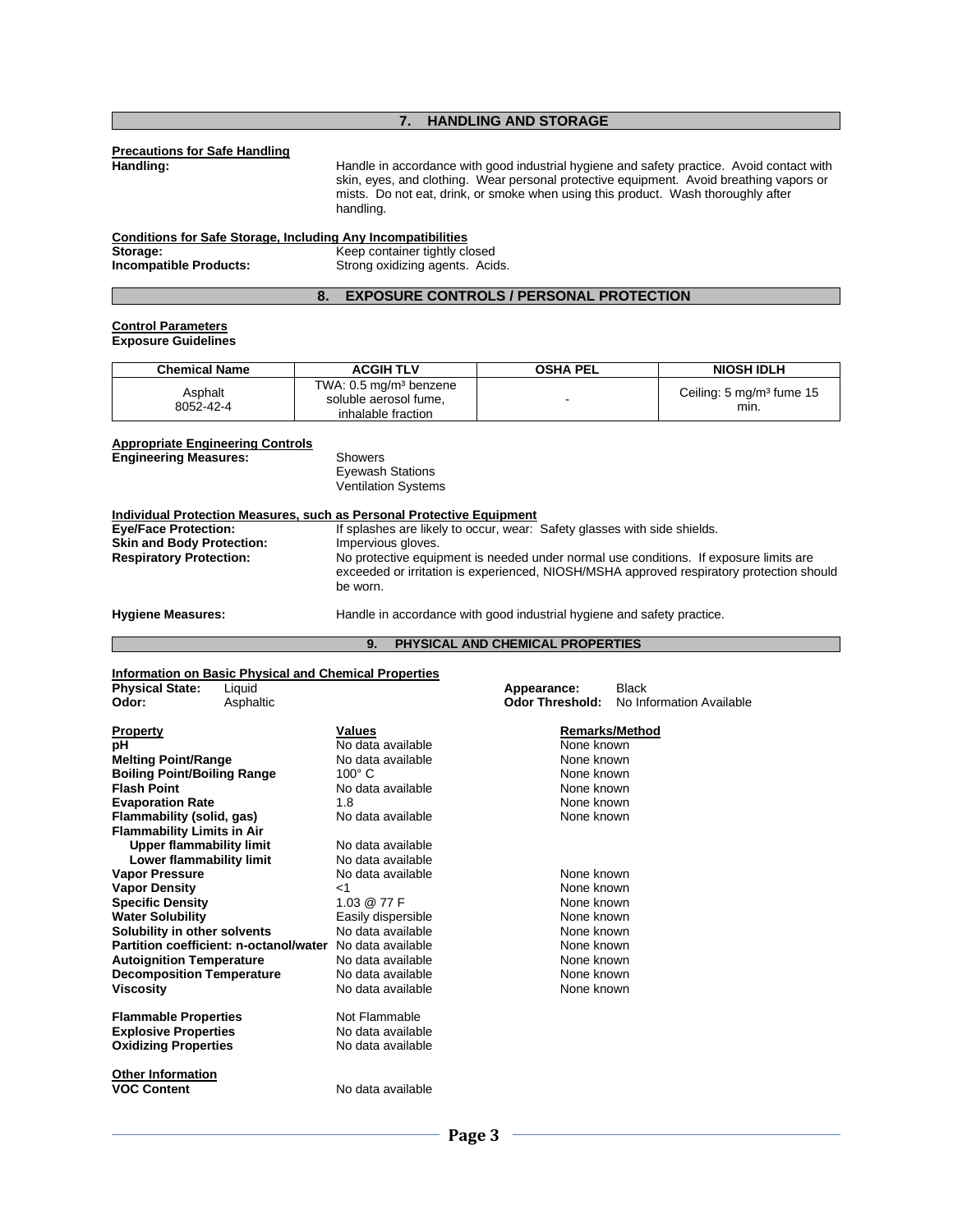# **10. STABILITY AND REACTIVITY Reactivity:** No data available **Chemical Stability:** Stable under recommended storage conditions. **Possibility of Hazardous Reactions:** None under normal processing. **Hazardous Polymerization:** Hazardous polymerization does not occur. **Conditions to Avoid:** None known **Incompatible Materials:** Strong oxidizing agents. Acids.

**Hazardous Decomposition Products:** Carbon Monoxide (CO), Carbon Dioxide (CO²), Hydrogen Sulfide, Nitrogen Dioxide

# **11. TOXICOLOGICAL INFORMATION**

# **Information on Likely Routes of Exposure**

**Product Information**

| Inhalation:          | May cause irritation of respiratory tract. |
|----------------------|--------------------------------------------|
| <b>Eve Contact:</b>  | Contact with eyes may cause irritation.    |
| <b>Skin Contact:</b> | May cause irritation.                      |
| Ingestion:           | Ingestion may cause stomach discomfort.    |
|                      |                                            |

| <b>Name</b>    | $\mathsf{\scriptstyle \bot}$ D50 $^\prime$ | ∟D50                           | -D50     |
|----------------|--------------------------------------------|--------------------------------|----------|
| Chemical       | Oral                                       | Dermal                         | halation |
| <b>\sphalt</b> | 5000<br>(Rat)<br>.na/kc                    | (Rabbit)<br>$-2000$<br>. ma/kc |          |

# **Symptoms Related to the Physical, Chemical, and Toxicological Characteristics**

**Symptoms:** No information available.

# **Delayed and Immediate Effects and also Chronic Effects from Short and Long Term Exposure**

**Sensitization:** No information available.<br> **Mutagenic Effects:** No information available. **Mutagenic Effects:** No information available.<br> **Carcinogenicity:** The table below indicates The table below indicates whether each agency has listed any ingredient as a carcinogen. The IARC, NTP, and OSHA do not list asphalt as a carcinogen. In general, the oxidation of polycyclic aromatic hydrocarbons destroys their carcinogenic potential. Petroleum asphalt, shale oil asphalts, and coal tars show distinct variation in their relative carcinogenicity for experimental animals.

| <b>Chemical Name</b> | <b>ACGIP</b>    | <b>IARC</b> | NTP<br>.                                | OSHA |
|----------------------|-----------------|-------------|-----------------------------------------|------|
| Asphalt              | <b>^^</b><br>nu | 2B<br>Group | <b>keasonably</b><br>nticipated<br>ALIU |      |

| ACGIH: (American Conference of Governmental Industrial Hygienists)       |
|--------------------------------------------------------------------------|
| A3 – Animal Carcinogen                                                   |
| <b>IRAC: (International Agency for Research on Cancer)</b>               |
| Group 2B - Possibly Carcinogenic to Humans                               |
| NTP: (National Toxicity Program)                                         |
| Reasonably Anticipated – Reasonably Anticipated to be a Human Carcinogen |

**OSHA: (Occupational Safety & Health Administration)** X – Present

| <b>Reproductive Toxicity:</b>    | No information available. |
|----------------------------------|---------------------------|
| <b>STOT - Single Exposure:</b>   | No information available. |
| <b>STOT – Repeated Exposure:</b> | No information available. |
| <b>Aspiration Hazard:</b>        | No information available. |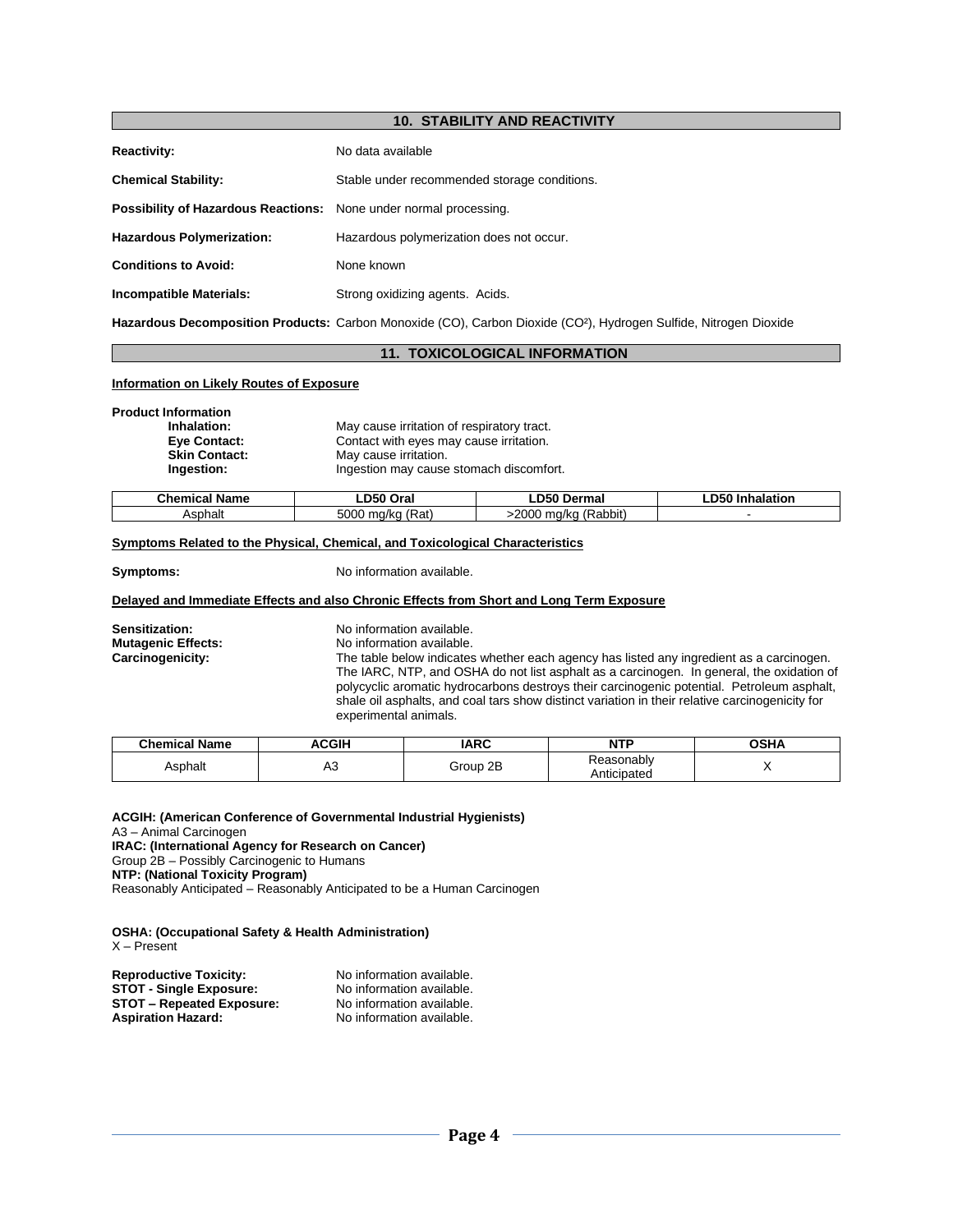# **12. ECOLOGICAL INFORMATION**

#### **Ecotoxicity**

The environmental impact of this product has not been fully investigated.

**Persistence and Degradability:** No information available.

## **Bioaccumulation**

| <b>Chemical Name</b>                  |                                                                                                                                                                                                                                                                                                                                                                                                                                                                                                                                | <b>Log Pow</b>                     |  |  |
|---------------------------------------|--------------------------------------------------------------------------------------------------------------------------------------------------------------------------------------------------------------------------------------------------------------------------------------------------------------------------------------------------------------------------------------------------------------------------------------------------------------------------------------------------------------------------------|------------------------------------|--|--|
| Asphalt                               |                                                                                                                                                                                                                                                                                                                                                                                                                                                                                                                                | 6.006                              |  |  |
| Other Adverse Effects:                | No information available.                                                                                                                                                                                                                                                                                                                                                                                                                                                                                                      |                                    |  |  |
|                                       |                                                                                                                                                                                                                                                                                                                                                                                                                                                                                                                                | <b>13. DISPOSAL CONSIDERATIONS</b> |  |  |
| Waste Disposal Methods:               | This material, as supplied, is not a hazardous waste according to Federal regulations (40<br>CFR 261). This material could become a hazardous waste if it is mixed with or otherwise<br>comes in contact with a hazardous waste, if chemical additions are made to this material,<br>or if the material is processed or otherwise altered. Consult 40 CFR 261 to determine<br>whether the altered material is a hazardous waste. Consult the appropriate state, regional,<br>or local regulations for additional requirements. |                                    |  |  |
| <b>Contaminated Packaging:</b>        | Do not re-use empty containers.                                                                                                                                                                                                                                                                                                                                                                                                                                                                                                |                                    |  |  |
| <b>14. TRANSPORTATION INFORMATION</b> |                                                                                                                                                                                                                                                                                                                                                                                                                                                                                                                                |                                    |  |  |
| DOT:                                  | Not regulated                                                                                                                                                                                                                                                                                                                                                                                                                                                                                                                  |                                    |  |  |
| <b>15. REGULATORY INFORMATION</b>     |                                                                                                                                                                                                                                                                                                                                                                                                                                                                                                                                |                                    |  |  |

#### **International Inventories**

**TSCA –** Complies **DSL/NDSL –** Complies

**Legend**

**TSCA –** United States Toxic Substances Control Act Section 8(b) Inventory **DSL/NDSL –** Canadian Domestic Substances List/Non-Domestic Substances List

# **U.S. Federal Regulations**

Section 313 of Title III of the Superfund Amendments and Reauthorization Act of 1986 (SARA). This product contains a chemical or chemicals which are subject to the reporting requirements of the Act and Title 40 of the Code of Federal Regulations, Part 372:

| <b>Chemical Name</b> | <b>CAS Number</b> | Weight % | SARA 313 - Threshold<br>Values % |
|----------------------|-------------------|----------|----------------------------------|
| Asphalt              | 8052-42-4         | 50-70    | v. i                             |

| SARA 311/312 Hazard Categories           |    |
|------------------------------------------|----|
| <b>Acute Health Hazard</b>               | N٥ |
| <b>Chronic Health Hazard</b>             | No |
| Fire Hazard                              | No |
| <b>Sudden Release of Pressure Hazard</b> | N٥ |
| <b>Reactive Hazard</b>                   | N٥ |

#### **Clean Water Act**

This product does not contain any substances regulated as pollutants pursuant to the Clean Water Act (40 CFR 122.21 and 40 CFR 122.42).

### **CERCLA**

This material, as supplied, does not contain any substances regulated as hazardous substances under the Comprehensive Environmental Response Compensation and Liability Act (CERCLA) (40 CFR 302) or the Superfund Amendments and Reauthorization Act (SARA) (40 CFR 355). There may be specific requirements at the local, regional, or state level pertaining to releases of this material.